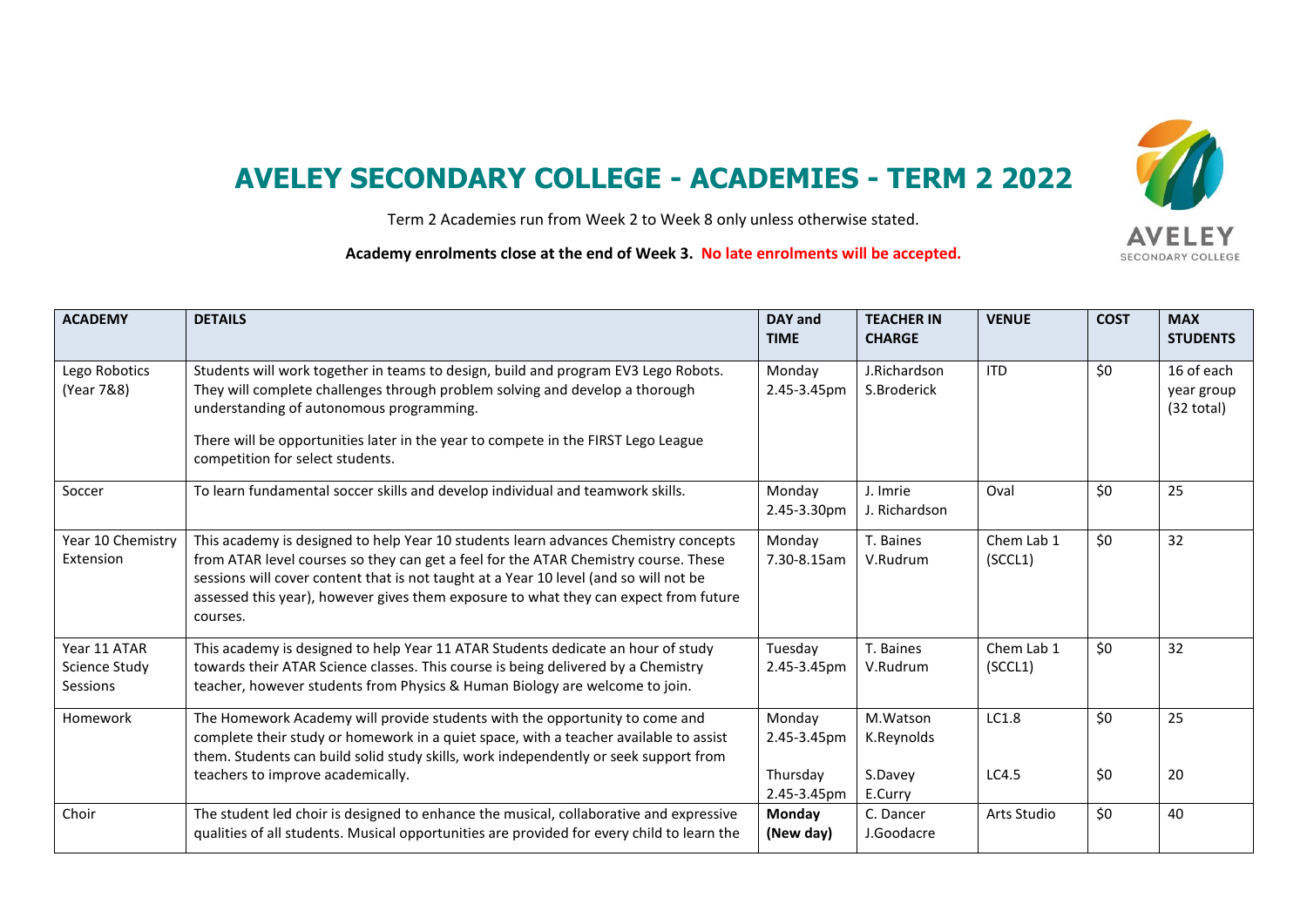|                                                                                         | basic skills of singing, harmonising, developing song repertoire, broadening listening<br>skills and experiencing the interrelated nature of music with other cultures and content<br>areas.                                                                                                                                                                                                                                                                                                                                                                                                                                                                                                              | 2.45-3.45pm                                |                             |                    |      |                      |
|-----------------------------------------------------------------------------------------|-----------------------------------------------------------------------------------------------------------------------------------------------------------------------------------------------------------------------------------------------------------------------------------------------------------------------------------------------------------------------------------------------------------------------------------------------------------------------------------------------------------------------------------------------------------------------------------------------------------------------------------------------------------------------------------------------------------|--------------------------------------------|-----------------------------|--------------------|------|----------------------|
| <b>Book</b><br>Appreciation Club                                                        | The Book Appreciation Club is an opportunity for students who love to read, or would<br>like to read more, to have an hour after school each week to simply read and discuss<br>their favourite books. These days, it's hard to tear yourself away from the instant<br>gratification that is TikTIk, Instagram Reels, or Netflix to properly enjoy a good story.<br>Students can bring their own texts or borrow from Miss Curry. From 2.45-3.30pm we'll<br>settle down and read. From 3.30-3.45pm we will discuss what we are reading and<br>negotiate any book swaps. Miss Curry will also be using this club to identify any Year 10<br>students who may be interested in studying Literature in 2023. | Tuesday<br>2.45-3.45pm                     | E.Curry<br>S.Davey          | LC4.6              | \$0  | 24                   |
| Sew It Yourself                                                                         | Students with a passion for textiles, who are eager to use their sewing skills and<br>creative skills, can create projects of their choice. Students can utilise the sewing<br>machines with staff their to support and guide students. Students will be provided with<br>basic fabrics, but are welcome to bring their own if they wish to use a particular colour<br>or pattern for their projects                                                                                                                                                                                                                                                                                                      | Tuesday<br>2.45-3.45pm                     | A.Leaver<br>M.Roberts       | <b>Textiles</b>    | \$10 | 22                   |
| Chess                                                                                   | Playing chess helps to develop many mental skills that are useful in life, such as: logic,<br>strategic and tactical thinking, planning and preparation, and problem-solving. Chess<br>Club provides an opportunity to simply have fun playing the game and making<br>friendships, while building these skills at the same time. Chess club will provide informal<br>games to start with, but we hope to be able to participate in some tournaments as the<br>experience of the players grows.                                                                                                                                                                                                            | Tuesdays<br>and<br>Thursday<br>7.30-8.15am | L. Mertens<br>C. Fordham    | LC2.7              | \$0  | 10                   |
| Robotics (Year 10<br>& 11) Students<br>enrolled in Term 1<br>continue for whole<br>year | In the robotics academy students will work together to build a robot and compete in<br>the FIRST Robotics Competition. This academy will run until August.                                                                                                                                                                                                                                                                                                                                                                                                                                                                                                                                                | Tuesdays<br>and<br>Thursdays<br>2.40-4pm   | C.Pilapil<br>J.Richardson   | <b>ITD</b>         | \$0  | No new<br>enrolments |
| <b>Table Tennis</b>                                                                     | Table tennis is a fun and easy to learn sport for students of all abilities, from complete<br>beginners to Olympic athletes. Yes, table tennis is an Olympic sport. Learn new skills,<br>challenge your friends and have fun. Everyone welcome!                                                                                                                                                                                                                                                                                                                                                                                                                                                           | Thursday<br>2.45-3.45pm                    | C. Kirk<br>S. Harrison      | <b>Sports Hall</b> | \$0  | 18                   |
| Crochet and<br>Weaving                                                                  | Come and learn to crochet and weave, you could make pieces like a beanie, scarf or<br>wall hanging!                                                                                                                                                                                                                                                                                                                                                                                                                                                                                                                                                                                                       | Thursday<br>2.45-3.30pm                    | L.Sorgiovanni<br>L.Raghvani | 3.17               | \$0  | 20                   |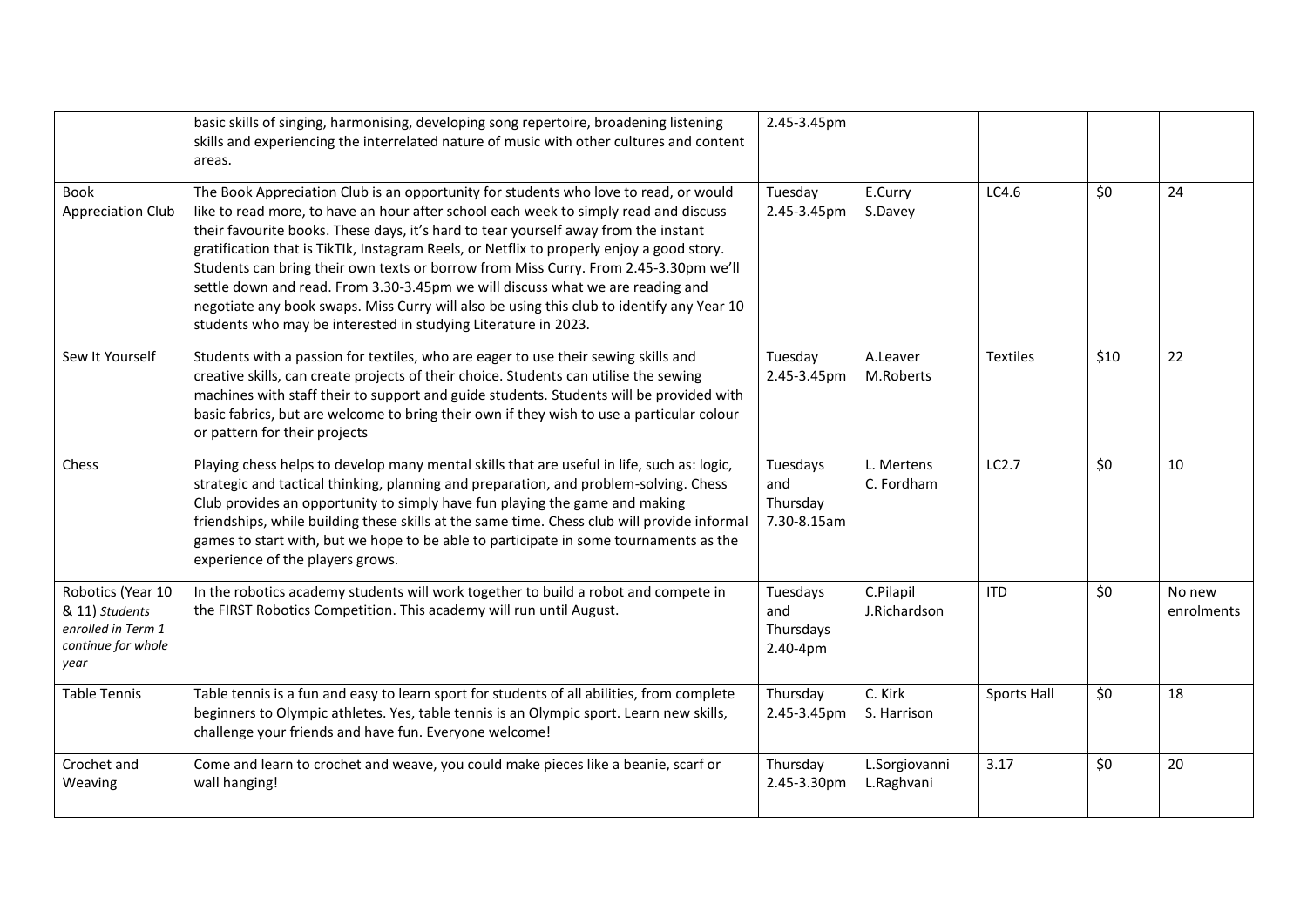| Taiko (Japanese<br>$Drumming$ ) –<br>Students enrolled in<br>Term 1 continue for<br>whole year | What happens when you combine fitness, music and Japan? A musical sport called<br>Taiko! This academy is a workout where students should be prepared to jog and work<br>up a sweat. Taiko is the way of the drum, where spirit, respect and effort are all<br>rewarded with heart thumping beats and music. This is a traditional musical/dance art-<br>form where students will grow in confidence and teamwork. By the end of the academy<br>students will be able to perform as a group at sporting events and assemblies. This will<br>be an ongoing academy and will run for the whole year. | Thursday<br>(New day)<br>2.45-4pm | C. Dancer<br>J. Goodacre   | Arts Studio | \$0 | No new<br>enrolments |
|------------------------------------------------------------------------------------------------|---------------------------------------------------------------------------------------------------------------------------------------------------------------------------------------------------------------------------------------------------------------------------------------------------------------------------------------------------------------------------------------------------------------------------------------------------------------------------------------------------------------------------------------------------------------------------------------------------|-----------------------------------|----------------------------|-------------|-----|----------------------|
| Rugby Year 9-11                                                                                | Students will be playing Rugby League rules which will involve physical contact. They<br>will be participating in drills and gameplay.<br>It is recommended that students wear rugby appropriate pants and tops rather than<br>the ASC sports uniform.                                                                                                                                                                                                                                                                                                                                            | Thursday<br>2.45-3.45pm           | J. Imrie<br>J. Richardson  | Oval        | \$0 | 26                   |
| Minecraft                                                                                      | In the Minecraft Academy students will join together to play in an online Minecraft<br>world consisting of 30 players. They will build and battle each other in the freedom of<br>an open environment. They can choose to bond together to form alliances or venture<br>alone through the harsh Minecraft biomes. This is a great academy for students to build<br>friendships while working on their computer competency.                                                                                                                                                                        | Friday<br>2.45-4.00pm             | C. Pilapil<br>S. Broderick | <b>ITD</b>  | \$0 | 29                   |
|                                                                                                | Due to popular demand, a second Minecraft Academy has been opened this term.                                                                                                                                                                                                                                                                                                                                                                                                                                                                                                                      | Friday<br>2.45-4.00pm             | R.Cumanov<br>C.Pilapil     | IT2         | \$0 | 29                   |
| <b>Music Ensembles</b>                                                                         | The following Music Ensembles run all year and are by invite only.                                                                                                                                                                                                                                                                                                                                                                                                                                                                                                                                | Thursday                          | James Martin               |             | \$0 | Invited              |
|                                                                                                | <b>Girl Band</b>                                                                                                                                                                                                                                                                                                                                                                                                                                                                                                                                                                                  | 2.50-4.00pm                       | (IMSS)                     | Ensemble 1  |     | students             |
|                                                                                                | <b>Rock Band</b>                                                                                                                                                                                                                                                                                                                                                                                                                                                                                                                                                                                  |                                   | C.Dancer                   | Ensemble 1  |     | only                 |
|                                                                                                | <b>Concert Band</b>                                                                                                                                                                                                                                                                                                                                                                                                                                                                                                                                                                               |                                   | J.Goodacre                 | Arts Studio |     |                      |
|                                                                                                | <b>Guitar Ensemble</b>                                                                                                                                                                                                                                                                                                                                                                                                                                                                                                                                                                            |                                   |                            | Music 1     |     |                      |

**Students cannot attend an Academy without consent form and payment, if an Academy has an associated cost**. Payment and permission submissions are available via QKR. If alternative payment/registration is required permission forms are available from the main office. More information is provided on our website under Payment Methods including links to the App Store:<https://www.aveleysc.wa.edu.au/for-parents/financial-matters/>

## **QKR!**

Qkr!, pronounced *'Quicker'*, is a secure and easy way to pay contributions and charges as well as sign permission slips for your child to attend an activity via your smartphone or tablet. Download Qkr! from your device's App store onto your smart phone or tablet.